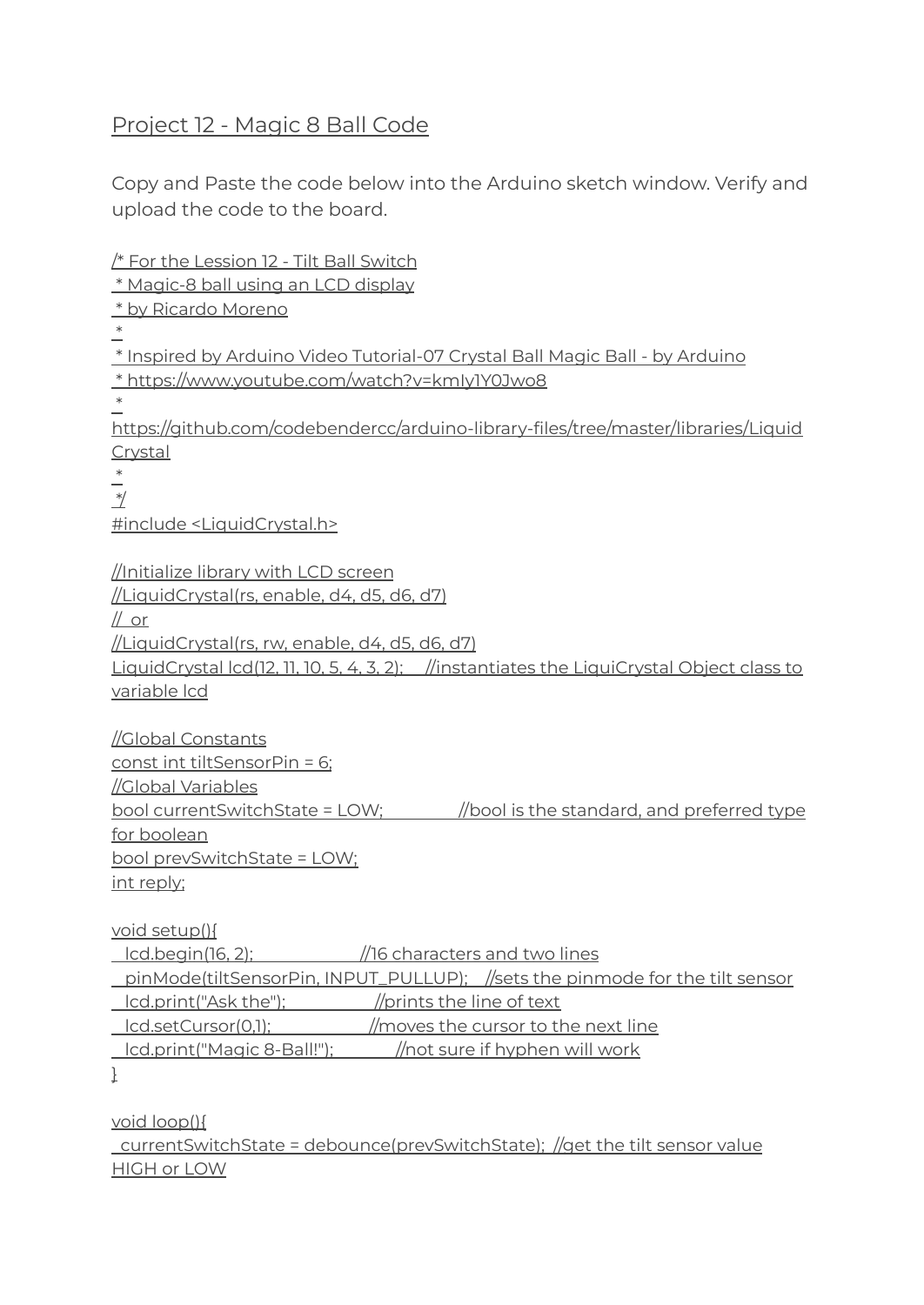if (currentSwitchState != prevSwitchState) { //looking for a change in the tilt sensor

if (currentSwitchState == LOW) { //tilt sensor has made a connection

lcd.clear(); //clear the screen

reply = random(8); //random select a number from 0-7

- lcd.setCursor(0, 0); //move cursor
- lcd.print("8-ball says:"); //print the line of text
- lcd.setCursor(0, 1); //move the cursor

| switch(reply){             | <u>//switch statement jumps to case with a reply</u> |
|----------------------------|------------------------------------------------------|
| value (0-7)                |                                                      |
| case O:                    |                                                      |
| lcd.print("Yes");          |                                                      |
| break;                     |                                                      |
| case 1:                    |                                                      |
| Icd.print("Most likely");  |                                                      |
| break;                     |                                                      |
| case 2:                    |                                                      |
| lcd.print("Certainly");    |                                                      |
| break;                     |                                                      |
| case 3:                    |                                                      |
| lcd.print("Outlook good"); |                                                      |
| break;                     |                                                      |
| case 4:                    |                                                      |
| lcd.print("Unsure");       |                                                      |
| break;                     |                                                      |
| case 5:                    |                                                      |
| Icd.print("Ask again");    |                                                      |
| break;                     |                                                      |
| case 6:                    |                                                      |
| lcd.print("Doubtful");     |                                                      |
| break;                     |                                                      |
| case 7:                    |                                                      |
| lcd.print("No");           |                                                      |
| break;                     |                                                      |
|                            |                                                      |
|                            |                                                      |
| else {                     | Detected that the switch is HIGH or tilted down      |
| Icd.clear();               | /clear the screen                                    |
| Icd.setCursor(0, 0);       | <u>//move cursor</u>                                 |
| lcd.print("8-ball says:"); | //print the line of text                             |
| lcd.setCursor(0, 1);       | //move the cursor                                    |
|                            |                                                      |